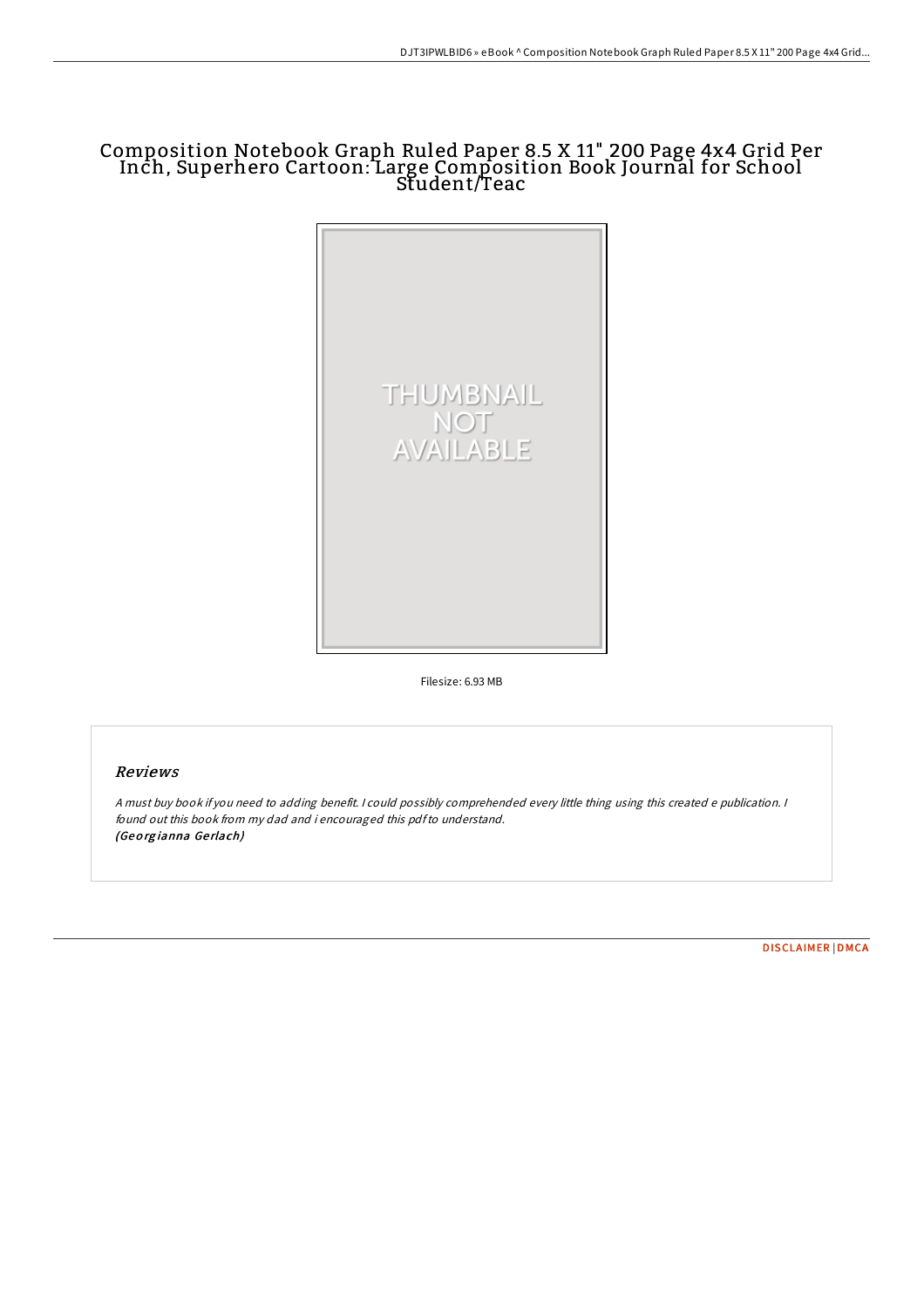## COMPOSITION NOTEBOOK GRAPH RULED PAPER 8.5 X 11" 200 PAGE 4X4 GRID PER INCH, SUPERHERO CARTOON: LARGE COMPOSITION BOOK JOURNAL FOR SCHOOL STUDENT/TEAC



Createspace Independent Publishing Platform, 2017. PAP. Condition: New. New Book. Shipped from US within 10 to 14 business days. THIS BOOK IS PRINTED ON DEMAND. Established seller since 2000.

 $\blacksquare$ Read Composition Notebook Graph Ruled Paper 8.5 X 11" 200 Page 4x4 Grid Per Inch, Superhero Cartoon: Large Composition Book Journal for School Stud[ent/Teac](http://almighty24.tech/composition-notebook-graph-ruled-paper-8-5-x-11--4.html) Online

Download PDF Composition Notebook Graph Ruled Paper 8.5 X 11" 200 Page 4x4 Grid Per Inch, Superhero Cartoon: Large Composition Book Journal for School Stud[ent/Teac](http://almighty24.tech/composition-notebook-graph-ruled-paper-8-5-x-11--4.html)